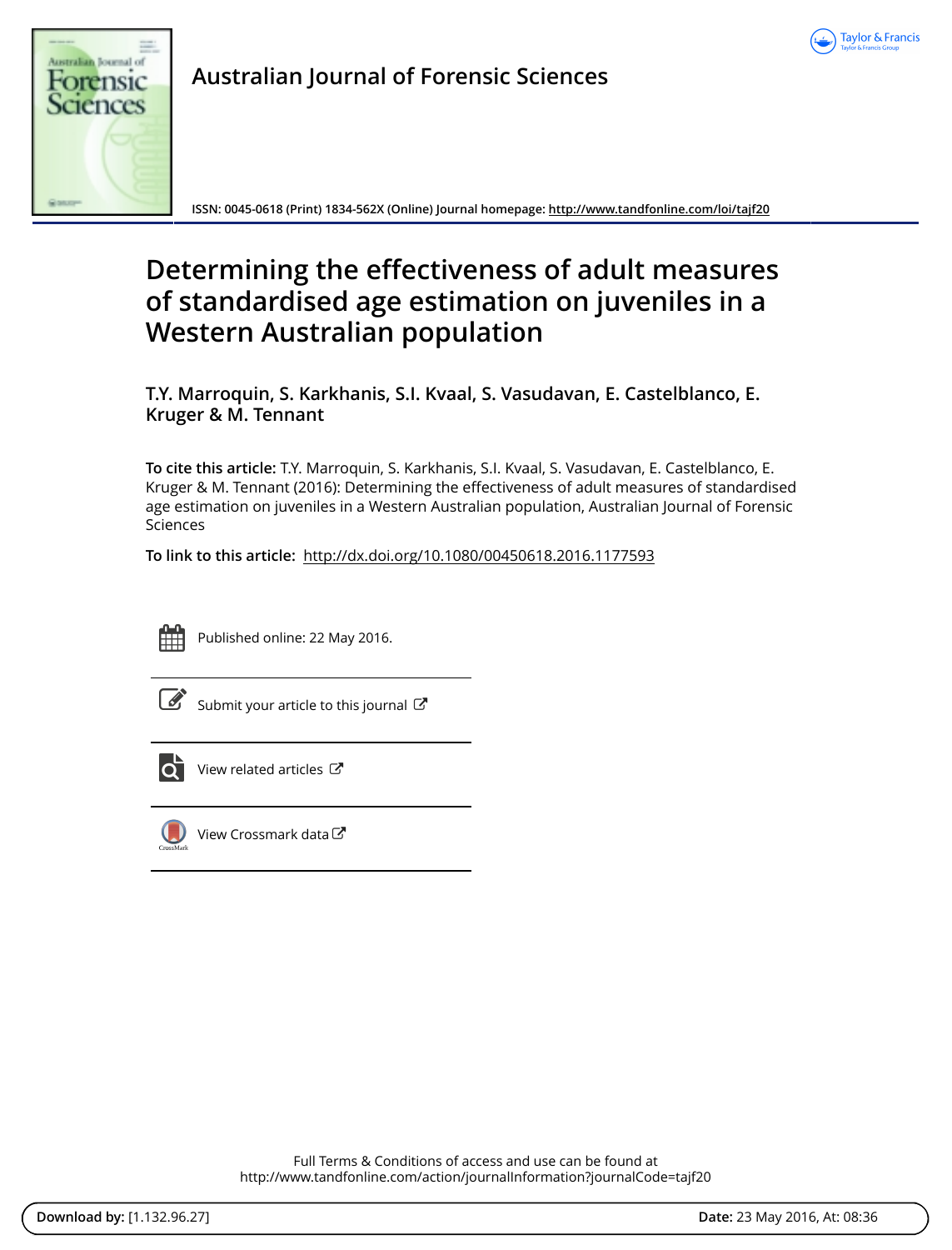

# <span id="page-1-0"></span>Determining the effectiveness of adult measures of standardised age estimation on juveniles in a Western Australian population

T.Y. Marroquin<sup>a\*</sup> <sup>®</sup>[,](http://orcid.org/0000-0002-3335-5305) S. Karkhanis<sup>a</sup>, S.I. Kvaal<sup>b</sup>, S. Vasudavan<sup>a,c</sup>, E. Castelblanco<sup>a</sup>, E. Kruger<sup>a</sup> and M. Tennant<sup>a</sup>

<sup>a</sup>School of Anatomy Physiology and Human Biology, University of Western Australia, Crawley WA, Australia; <sup>b</sup>Department of Oral Pathology and Section of Forensic Odontology, University of Oslo, Oslo, Norway; 'Department of Developmental Biology, Harvard School of Dental Medicine, Boston, MA, USA

(Received 20 December 2015; accepted 15 March 2016)

The estimation of chronological age through assessment of dental radiographs is well-established and a useful method to assist in the identification of persons in forensic and anthropological scenarios. The objective of our investigation was twofold: (i) to validate the Kvaal et al. age-estimation method on a sample of Western Australian subjects, and (ii) to increase the range of chronological ages to which the Kvaal et al. method can be applied. Our sample size included panoramic radiographs from 74 subjects (aged 12–28 years). A set of ratios were calculated and then used to apply different statistical models of linear regression, in order to generate a final formula to estimate age. The most accurate estimations were obtained from the models generated by the mandibular canine measurement (SEE  $\pm$  3.708 years), and for the three mandibular teeth (SEE  $\pm$  3.388 years). The results indicate that inclusion of juveniles did not affect final results, and the method still produced estimates acceptable in a forensic framework.

Keywords: forensic dentistry; dental age estimation; secondary dentine formation; young adults

# Introduction

The accurate approximation of chronological age, secondary to sex determination, is an integral factor in constructing a biological profile for forensic<sup>1</sup> and anthropological purposes, including the confirmation of identification at times of mass disasters, crimes,  $\alpha$  accidents and of unknown remains<sup>2-4</sup>. Further, the estimation of the chronological age in the living is also needed in situations such as immigration and refugee determina-tions<sup>[4](#page-8-0)</sup>. Saunders originally proposed the estimation of chronological age based on dif-ferent stages of tooth eruption<sup>[5](#page-8-0)</sup>; since then, several more methods have been suggested to estimate dental age in children. Amongst these methods, those that are based on the radiological examination of permanent teeth development, are found to be the most accurate<sup>[6,7](#page-8-0)</sup> The Demiriian et al.<sup>[8,9](#page-8-0)</sup> classification is reported as the best method for dental age estimation in children and adolescents thanks to its high observer agreement and correlation between the defined stages and  $age<sup>10</sup>$ . This method has been adapted to

<sup>\*</sup> Corresponding author. Email: [taliayolanda.marroquinpenaloza@research.uwa.edu.au](mailto:taliayolanda.marroquinpenaloza@research.uwa.edu.au)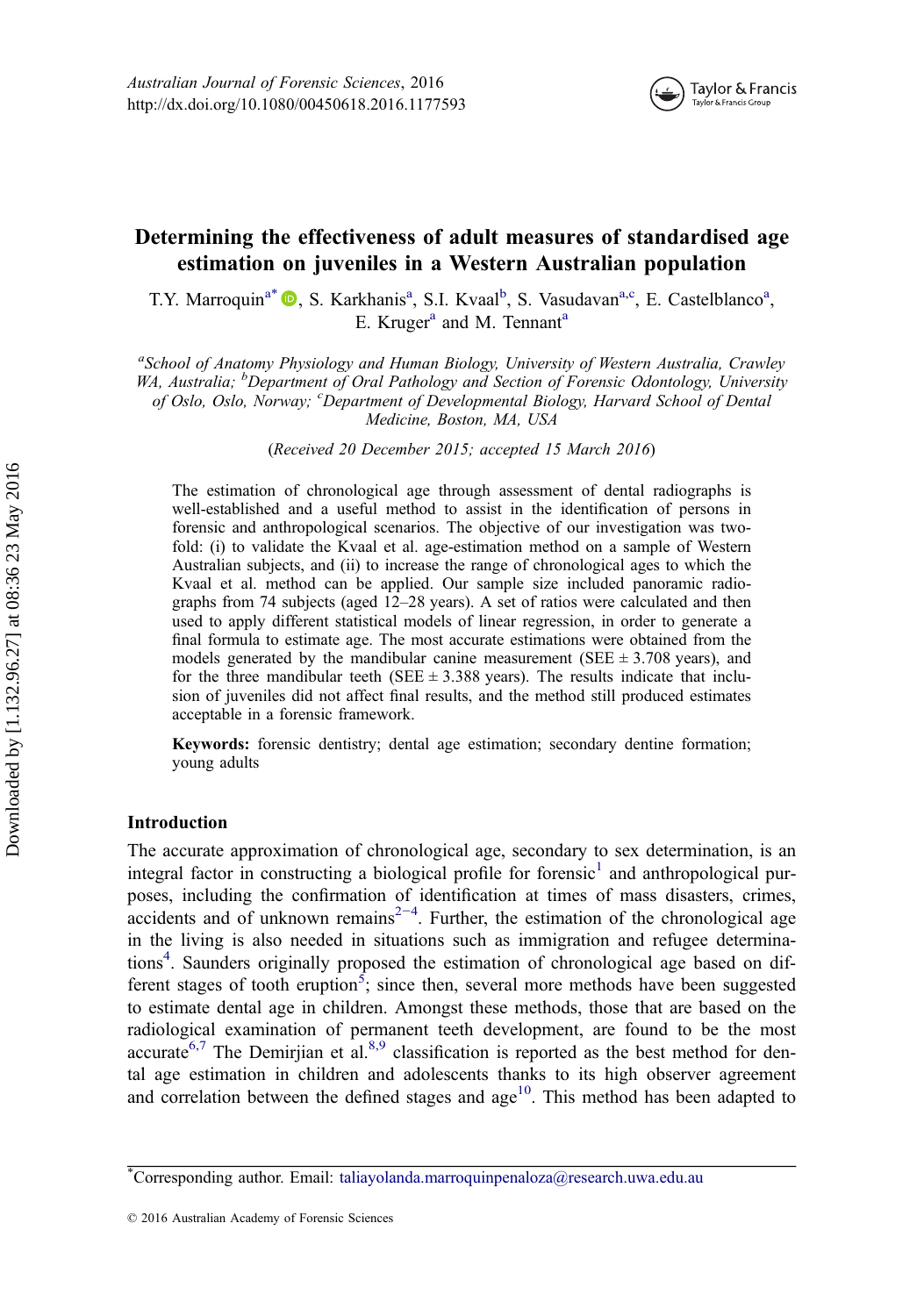<span id="page-2-0"></span>different populations, showing a mean difference between the chronological age and the dental age of around one year in different studies $6,9,11$ .

The completion of tooth development is marked with the closure of the root apex, with the third molar being the last tooth to complete its eruption and root development at approximately 17–21 years of age. Following this stage, the accurate estimation of chronological age based on dental formation becomes challenging<sup>12</sup>, leading to the development of alternative methods of dental age estimation in adults. Bodecker<sup>13</sup>, identified the relation of the continued apposition of secondary dentine and the subsequent change in the morphology of the pulp chamber with chronological age. Accordingly, several dental age estimation methods have been developed, based on the relation between secondary dentine formation, and the subsequent narrowing and change in pulp chamber dimensions and shape with age<sup>[1](#page-8-0),[2,14,15](#page-8-0)</sup>.

Dental analysis using radiographs for the purpose of age estimation presents numerous advantages over other histological and biochemical methods: it is relatively simple, non-invasive and economically viable<sup>[1](#page-8-0)6</sup>. The method developed by Kvaal et al.<sup>1</sup> is a relatively non-invasive method and has been validated in diverse populations  $17-20$ . Karkhanis et al.<sup>[17](#page-9-0)</sup> applied the Kvaal et al.<sup>[1](#page-8-0)</sup> method in a Western Australian population to develop age estimation standards with acceptable results in a forensic framework  $(\pm 10 \text{ years})^2$  $(\pm 10 \text{ years})^2$ . Originally, the Kvaal et al.<sup>[1](#page-8-0)</sup> method was proposed to be applied in an adult population. More recently, the method has been applied in younger populations with varying degrees of success. The level of error in estimates of ages remains high in younger populations, with Landa et al. reporting a standard deviation approaching 15 years $20$ .

The aim of the present study is to validate the applicability of the Kvaal et al.<sup>[1](#page-8-0)</sup> method in a younger population (Western Australia sample) and to provide further refinement of the level of variation in younger people. It will also assess the potential of this method as an additional tool for dental age estimation in juveniles, where methods based on the analysis of tooth development cannot be used.

# Materials and methods

# Sample selection

The study cohort consisted of a series of subjects who consecutively presented for orthodontic treatment at a private specialist orthodontic office. From the initial sample, 74 Western Australians were aged less than 30 years, of those  $63.5\%$   $(n=47)$  were female and  $36.5\%$  ( $n=27$ ) were male, with a median age of 16 year for both genders. All panoramic radiographs were acquired from the same machine in digital format. Analysis was completed with Image J software (version 1.48 19 April 2014 – National Institute of Health, USA) and the measurements were completed by a single observer (TM). All data was collated using Excel (version 2013 Microsoft, Redmont, USA) and statistical analysis was completed using R Core Team version 3.1.3 (2015). (R: A language and environment for statistical computing. R Foundation for Statistical Computing, Vienna, Austria. URL [http://www.R-project.org/.](http://www.R-project.org/))

All subjects with a panoramic radiograph of high quality with respect to factors of image brightness, contrast and sharpness were included. Any radiographs that did not meet this requirement or had observable failings (e.g. image distortion, poor contrast, superposition of tooth structure, or improper positioning) were excluded. All teeth included in the analysis were clinically sound with completed root formation and in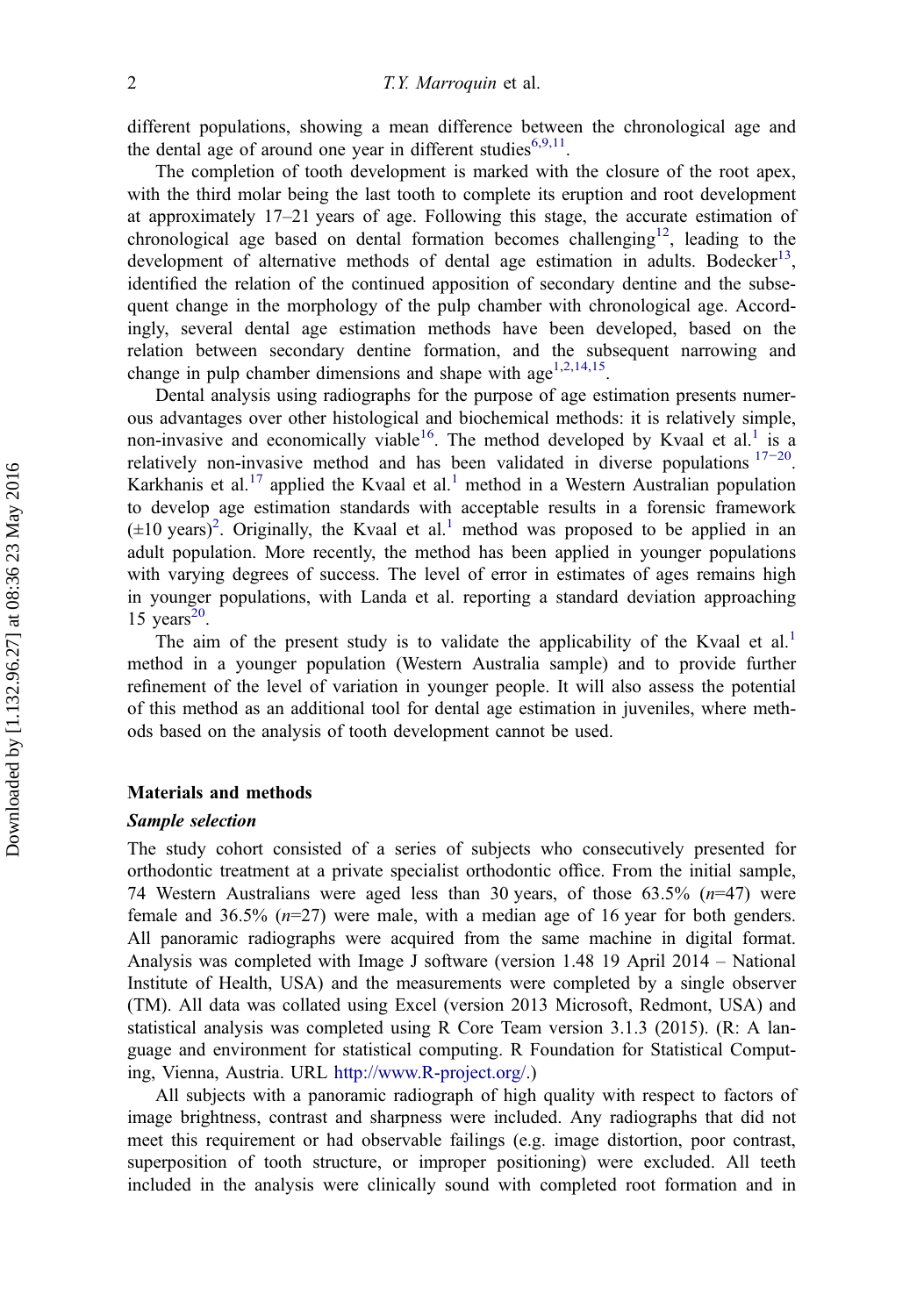functional occlusion. Teeth with rotations, incomplete root formation, dilacerations, pulpal pathologies and endodontic treatment and/or restorations were excluded. Finally, teeth with large areas of enamel overlap between neighbouring teeth were excluded in this study.

#### Teeth analysed

Following the parameters as provided by Kvaal et al.<sup>[1](#page-8-0)</sup>, the teeth analysed were the maxillary central incisors (with Federation Dentaire International (FDI) notation 11 and 21) lateral incisors (FDI notation 12 and 22), second premolars (FDI notation 15 and 25), mandibular lateral incisors (FDI notation 32 and 42), mandibular canines (FDI notation 33, and 43) and first mandibular premolars (FDI notation 34 and 44). In the original study, Kvaal et al.<sup>[1](#page-8-0)</sup> analysed only those periapical radiographs from individuals where all the six teeth were present and suitable for examination. In the present study, panoramic radiographs with any combination of the required teeth available for mea-surement were included. Previous research<sup>[1,17,19](#page-8-0)</sup> has demonstrated the absence of bilateral asymmetry in the deposition of secondary dentine. Consequently, teeth from either side that fulfilled the inclusion criteria were analysed for the purpose of developing age estimation standards.

# **Measurements**

Odontometric data were acquired following the methodological approach of Kvaal et al.<sup>[1](#page-8-0)</sup>. In this way, the data were obtained from measuring: the maximum tooth length (from the incisal border or cusp tip to the root apex); the maximum pulp length (from the pulp chamber roof to the root apex); and the maximum root length (from the cementoenamel junction  $-$  CEJ  $-$  on the mesial surface of each tooth to the root apex). The pulp chamber and root width measurements were collected at the points A (CEJ), B (mid-point between the points A and C) and C (mid-point between the CEJ and root apex).

#### Measurement precision

A pilot set of 30 panoramic radiographs, which were not included in the final analysis, was used to perform initial training and benchmarking to an expert in the field (SK). Six of the 30 radiographs were measured on six different days, in addition to four randomly selected panoramic radiographs, thus resulting in the analysis of ten panoramic radiographs per day. Based on this, intra- and inter-observer error calculations were performed $17$ . The measurements were acquired from all the panoramic radiographs with a minimum of one day between each session to minimise the possibility of memorising reference points and/or measurements in each observer. A second intra- and interobserver calibration was performed using five randomly selected panoramic radiographs from the final study sample, and recording the measurements on five different days, also using four additional panoramic radiographs per day, to avoid measurements memorising, with at least one day between each evaluation.

#### Statistical analysis

Simple descriptive statistics (mean, standard deviation, and frequency distributions) were used to summarise the data. Initial tests for normality (assessment for skewness,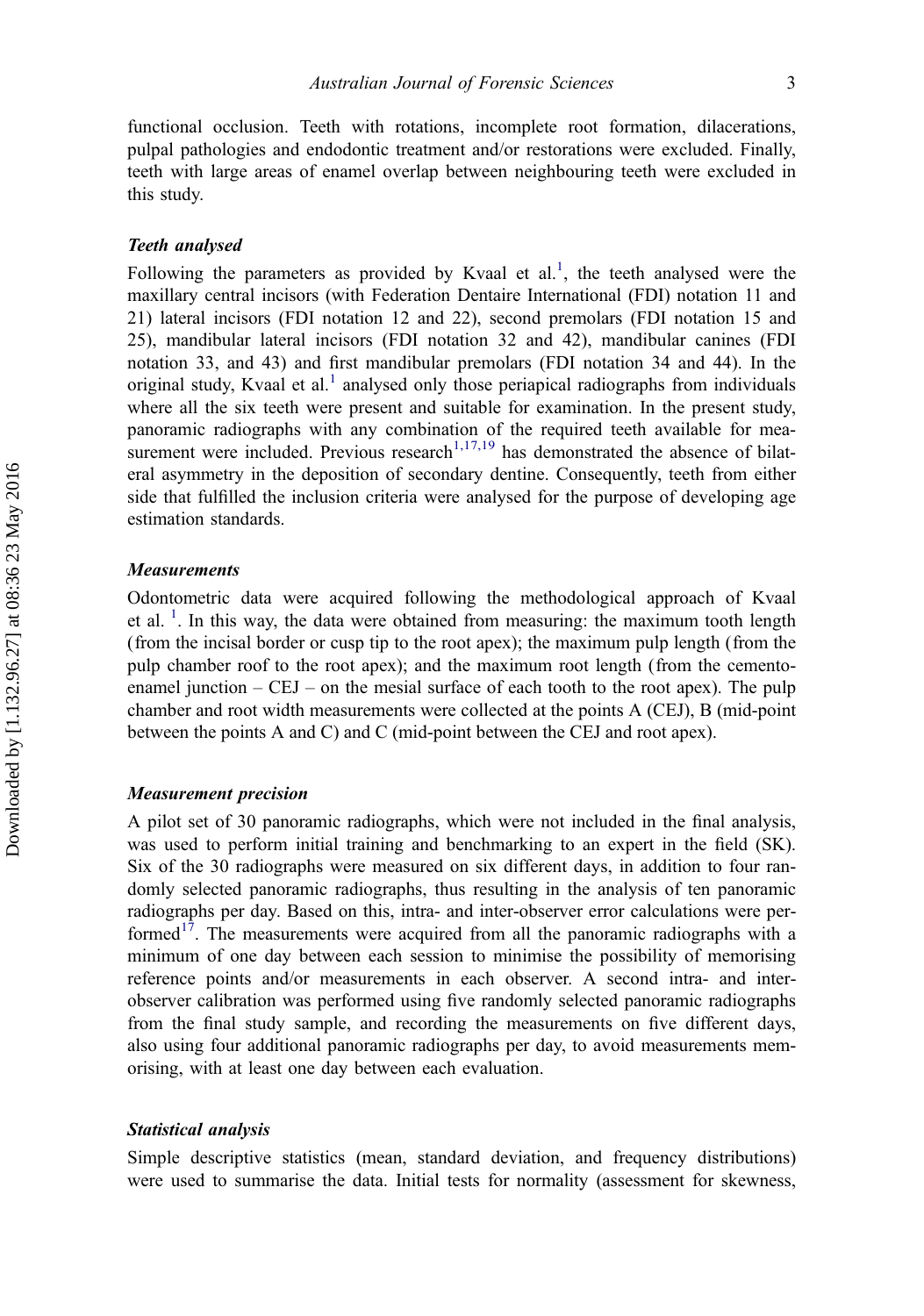<span id="page-4-0"></span>kurtosis and Shapiro-Wilk) were performed to determine, where appropriate, parametric and non-parametric univariate analysis testing for the continuous variables (Table 1). Pearson's correlation coefficient  $(r)$  was calculated to assess the strength of correlation between age and dental ratios based on the Kvaal et al.<sup>1</sup> method (Table 1). The correlation coefficients calculated (using the width ratios) presented significant correlation values. The most representative were observed for the ratio calculated between pulp and root width at the B point of the root, and for the predictor W-L. The mandibular canines showed the highest correlation coefficient for the predictors  $B$  ( $-0.570$ ) and  $W-L$  (-0.625).

To examine the independent association of several factors with chronological age, multivariable linear regression analysis was used to look at the association between the independent and outcome variables. The outcome variables included chronological age. The predictor variables M and W-L were used as the independent variables. Age estimation models were developed individually for each tooth (Table [2\)](#page-5-0) and the following tooth combinations (Table [3](#page-5-0)): three maxillary teeth with the predictors M and W-L individually introduced for each tooth (six predictors), and the average of M and W-L (two predictors); three mandibular teeth with the predictors M and W-L individually introduced for each tooth, having six predictors in the equation, and the average of M and W-L resulting in two predictors; and mandibular and maxillary teeth M and W-L predictors, introduced individually in the equation (12 predictors) and the average of M and W-L (two predictors). All regression models were built using the ordinary least squares approach. R-square values were computed to examine the amount of variance explained by the predictor variables.

All statistical tests were two-sided and a  $p$  value of less than 0.01 was considered to be statistically significant. Corrections were made for multiplicity using a modified Bonferonni method to reduce the likelihood of Type I errors; an alpha threshold for statistical significance for all comparisons was set at 0.01. Univariate analyses and

| Tooth number (FDI numbering system) |                        |                        |                        |                        |                        |                        |  |  |
|-------------------------------------|------------------------|------------------------|------------------------|------------------------|------------------------|------------------------|--|--|
| Ratio                               | 11/21                  | 12/22                  | 15/25                  | 32/42                  | 33/43                  | 34/44                  |  |  |
| $\boldsymbol{P}$                    | $0.129^{NS}$           | $0.236$ <sup>NS</sup>  | $0.133$ <sup>NS</sup>  | $0.164^{NSS}$          | $0.455*$               | $0.152$ <sup>NS</sup>  |  |  |
| T                                   | $0.041$ <sup>NS</sup>  | $-0.071$ <sup>NS</sup> | $-0.002$ <sup>NS</sup> | $-0.130$ <sup>NS</sup> | $0.171^{N}$            | $-0.117$ <sup>NS</sup> |  |  |
| R                                   | $0.287*$               | $0.287*$               | $0.151$ <sup>NS</sup>  | $0.327*$               | $0.279*$               | $0.397**$              |  |  |
| $\boldsymbol{A}$                    | $-0.130$ <sup>NS</sup> | $-0.281*$              | $-0.004$ <sup>NS</sup> | $-0.263*$              | $-0.254$ <sup>NS</sup> | $-0.137$ <sup>NS</sup> |  |  |
| B                                   | $-0.378*$              | $-0.305*$              | $-0.280*$              | $-0.354*$              | $-0.570**$             | $-0.381*$              |  |  |
| $\mathcal{C}_{\mathcal{C}}$         | $-0.345*$              | $-0.377*$              | 0.009 <sup>NS</sup>    | $-0.088$ <sup>NS</sup> | $-0.605**$             | $-0.504**$             |  |  |
| $\boldsymbol{M}$                    | $-0.049$ <sup>NS</sup> | $-0.202$ <sup>NS</sup> | $0.0001$ <sup>NS</sup> | $-0.123$ <sup>NS</sup> | $-0.108$ <sup>NS</sup> | $-0.265*$              |  |  |
| W                                   | $-0.415**$             | $-0.397**$             | $-0.150$ <sup>NS</sup> | $-0.237*$              | $-0.123$ <sup>NS</sup> | $-0.497**$             |  |  |
| L                                   | $0.151$ NS             | $0.295*$               | $-0.002$ <sup>NS</sup> | $0.255*$               | $0.467**$              | $0.297*$               |  |  |
| $W - L$                             | $-0.310*$              | $-0.421**$             | $-0.052$ <sup>NS</sup> | $-0.360*$              | $-0.625**$             | $-0.547**$             |  |  |

Table 1. Correlation coefficients between chronological age and Kvaal et al.<sup>1</sup> dental measurements and ratios, for individuals under 30 years of age.

 $j^* = p \le 0.05;$   $j^* = p \le 0.001$ .

NS=Not significant

Note: P is the ratio between length of pulp and root; T is the ratio between length of tooth and root; R is the ratio between length of pulp and root; A is the ratio between width of pulp and root at CEJ (Level A); B is the ratio between width of the pulp and root at mid-point between level C and A (level B);  $C$  is the ratio between width of pulp and root at mid-root level (level C);  $M$  is the mean value of all ratios (first predictor); W is the mean value of width ratios from levels B and C; L is the mean value of the length ratios P and R;  $W - L$  is the difference between W and L (second predictor)<sup>1</sup>.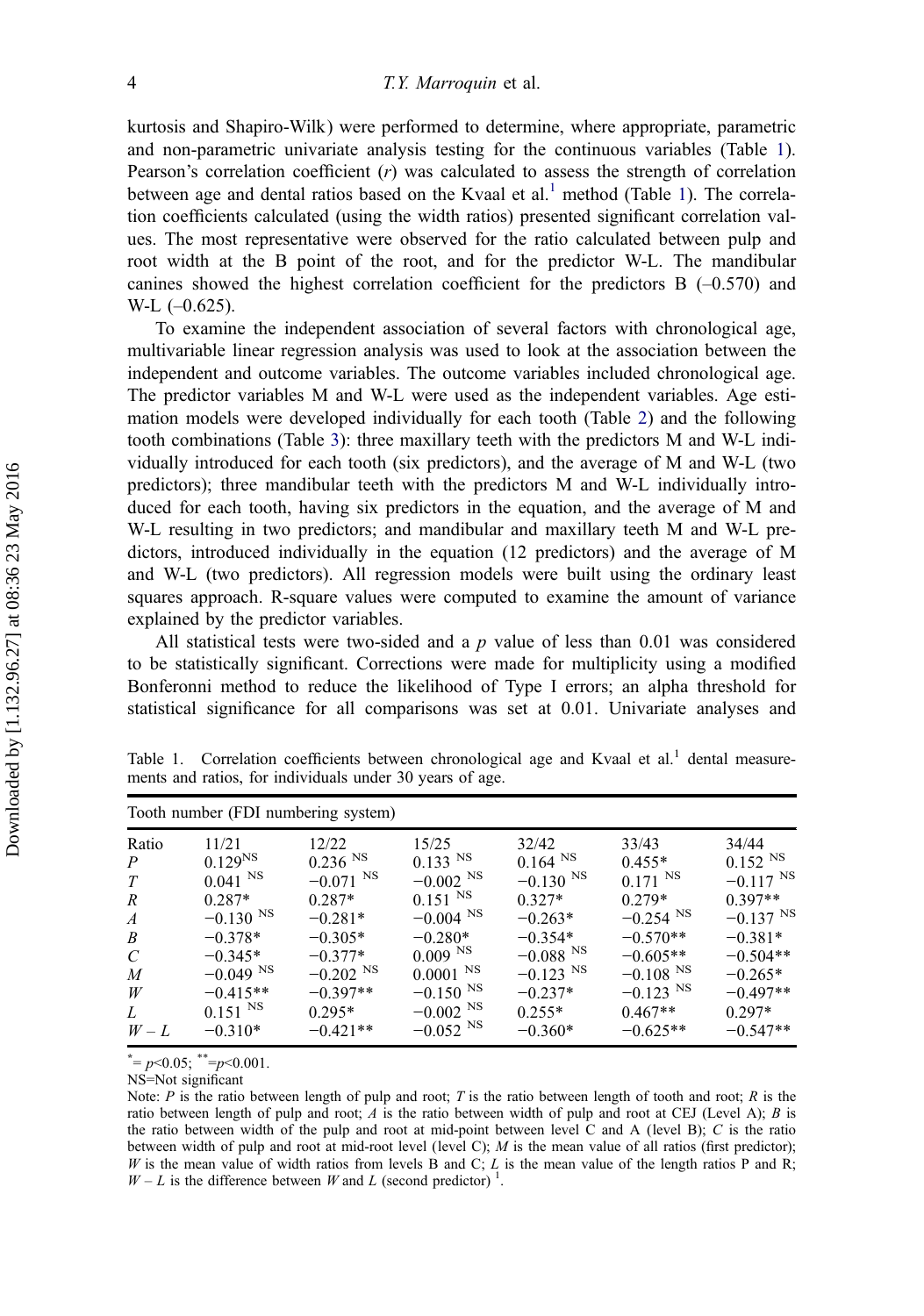| Tooth (FDI) | $\boldsymbol{n}$ | R     | $R^2$    | Equation                                                           | $SEE \pm \text{years}$ |
|-------------|------------------|-------|----------|--------------------------------------------------------------------|------------------------|
| 11/21       | 69.              | 0.152 | 0.1271   | Age= 22.915 - 28.78 $(M)$ -22.376 $(W - L)$                        | 4.344                  |
| 12/22       | 67.              | 0.197 | 0.1727   | Age= $19.724 - 25.935$ ( <i>M</i> ) $- 23.631$ ( <i>W - L</i> )    | 4.258                  |
| 15/25       | 68.              | 0.003 | $-0.273$ | Age= $17.78 - 3.962$ ( <i>M</i> ) $- 2.204$ ( <i>W - L</i> )       | 4.536                  |
| 32/42       | 71.              | 0.131 | 0.106    | Age = $4.644 - 5.363$ ( <i>M</i> ) $- 22.558$ ( <i>W - L</i> )     | 4.465                  |
| 33/43       | 48               | 0.417 | 0.391    | Age= $11.26 - 41.33$ ( <i>M</i> ) $- 86.06$ ( <i>W - L</i> )       | 3.708                  |
| 34/44       | 71               | 0.327 | 0.307    | Age= $10.513 - 27.075$ ( <i>M</i> )-38.176 ( <i>W</i> - <i>L</i> ) | 3.709                  |

<span id="page-5-0"></span>Table 2. Multiple regression for estimation of chronological age (in years) from individual maxillary and mandibular teeth for individuals under 30 years of age.

Note.  $*R^2$ , coefficient of determination. SEE, standard error of estimation in years. See Table [1](#page-4-0) for abbreviations.

Table 3. Multiple regression for estimation of chronological age (in years) from the combined maxillary and mandibular teeth, the respective predictors (pds) for individuals under 30 years of age.

| Teeth (FDI)                      | $\boldsymbol{n}$ | $\overline{R}$ | $R^2$ | Equation                                                                                                                                                                                                                                                                                     | SEE $\pm$<br>years |
|----------------------------------|------------------|----------------|-------|----------------------------------------------------------------------------------------------------------------------------------------------------------------------------------------------------------------------------------------------------------------------------------------------|--------------------|
| $3 \text{ mx}$ (2 pds)           | 60               | 0.154          | 0.125 | Age= $28.702 - 46.338$ ( <i>M</i> ) $- 24.233$ ( <i>W - L</i> )                                                                                                                                                                                                                              | 4.141              |
| $3$ mx (6 pds)                   | 60               | 0.237          | 0.150 | Age=24.394 – 30.751 (11/21 M) –12.090 (11/<br>21 $W-L$ ) – 29.2257 (12/22 M) – 12.894 (12/22 W)<br>$-L$ )+2.611 (15/25 M) – 0.631 (15/25 W – L)                                                                                                                                              | 4.08               |
| $3 \text{ mdb} (2 \text{ pds})$  | 45               | 0.409          | 0.381 | Age = $-27.44 + 10.48(M) - 63.82 (W-L)$                                                                                                                                                                                                                                                      | 3.648              |
| $3 \text{ mdb } (6 \text{ pds})$ | 45               | 0.539          | 0.466 | Age= $1.894 + 13.428$ (32/42 M)-5.931 (32/42 W)<br>$-L$ ) – 51.067 (33/43 M) – 66.495 (33/43 W – L)<br>$-5.114$ (34/44 M) $-16.806$ (34/44 W $- L$ )1                                                                                                                                        | 3.388              |
| 6 teeth $(2 \text{ pds})$ 40     |                  | 0.252          | 0.211 | Age = $31.91 - 63.34$ ( <i>M</i> ) $- 63.34$ ( <i>W</i> $- L$ )                                                                                                                                                                                                                              | 4.138              |
| 6 teeth (12 pds) 30              |                  | 0.542          | 0.339 | Age= 2.627 -58.42 (11/21 M) + 4.526 (11/21 W)<br>$-L$ ) + 32.169 (12/22 M) – 12.913 (12/22 W – L)<br>$+$ 25.460 (15/25 M) + 1.098 (15/25 W – L) +<br>5.270 (32/42 M) + 0.096 (32/42 $W - L$ ) – 28.692<br>$(33/43 M) + 1.686 (33/43 W - L) - 13.857 (34/$<br>44 M) – 49.336 (34/44 $W - L$ ) | 3.788              |

 $*R^2$ , coefficient of determination. SEE, standard error of estimation in years. See Table [1](#page-4-0) for abbreviations.

multivariable linear regression analyses were performed using R Core Team version 3.1.3 (2015) (R: A language and environment for statistical computing. R Foundation for Statistical Computing, Vienna, Austria. URL [http://www.R-project.org/\)](http://www.R-project.org/).

#### Results

#### Measurement precision

The technical error of measurement (TEM), relative technical error of measurement (rTEM) and coefficient of reliability were within acceptable standards for the intra- and inter-observer measurement precision (TEM<1.0, rTEM<5%,  $R > 0.75$ ). These values were 0.92, 2.99% and 0.95 respectively for intra-observer precision analysis. Similarly, the inter-observer calibration (between TM and SK) showed comparable precision<sup>[21](#page-9-0)</sup> (TEM 0.80, rTEM 2.37 and R 0.98).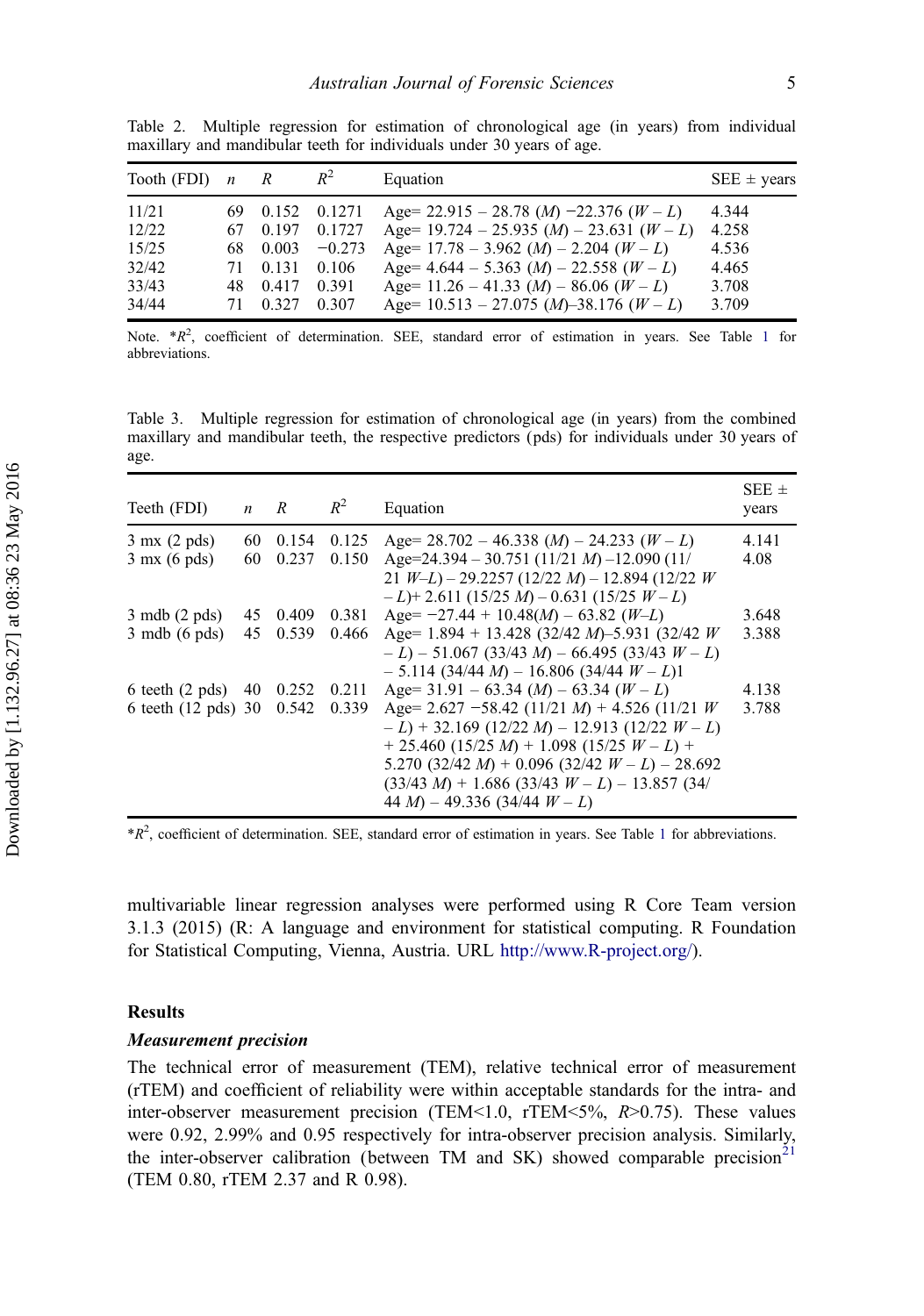<span id="page-6-0"></span>In this way, individual (Table [2](#page-5-0)) and multiple (Table [3\)](#page-5-0) tooth regression models were obtained. The accuracy to predict the age was quantified by the standard error of estimation (SEE  $\pm$  years). The most accurate age estimation model based on the analysis of individual tooth was for mandibular canines (SEE  $\pm$  3.708 years) (Figure 1). Prediction accuracy improved with the combined analysis of teeth; it was highest for the model developed with the three mandibular teeth (six predictors,  $SEE \pm 3.388$  years).

#### **Discussion**

The estimation of chronological age has been a very relevant topic of discussion through human history. For this reason, diverse skeletal and dental methods have been developed, showing variable levels of reliability in different populations. These methods, based on dental changes, are well accepted and have shown their potential for forensic and anthropological applications<sup>22</sup>. Once the root formation has been completed, progressive dental changes, such as secondary dentine formation, can be radiographically assessed based on the narrowing on the pulp chamber. Odontometric and morphometric measurements can thus be acquired to quantify secondary dentine deposition and is the foundation for non-invasive adult age estimation methods such as Kvaal et al.<sup>[1](#page-8-0)</sup> and Cameriere et al.<sup>[23](#page-9-0)</sup>.

The Kvaal et al.<sup>1</sup> method has been widely validated in different populations because of its numerous benefits, such as, among other benefits, its relatively non-invasive approach, applicability in live individuals and low cost. Previous research has applied this method to a Western Australian population<sup>[17](#page-9-0)</sup> and has shown significant results that are valid under forensic standards. Although the Kvaal et  $al<sup>1</sup>$  $al<sup>1</sup>$  $al<sup>1</sup>$  method was initially developed to estimate age in individuals over 20 years old, previous studies have tested this method in younger populations<sup>[19](#page-9-0)</sup>. The present study applied the Kvaal et al. method<sup>[1](#page-8-0)</sup> in Western Australian participants under 30 years of age. The primary aim was to assess the applicability of this method in a younger population to broaden the age range that the method can be applied to, without compromising the age estimation accuracy.



Figure 1. Scatter plot showing a positive association between the estimated age and the chronological age for the teeth 33/43.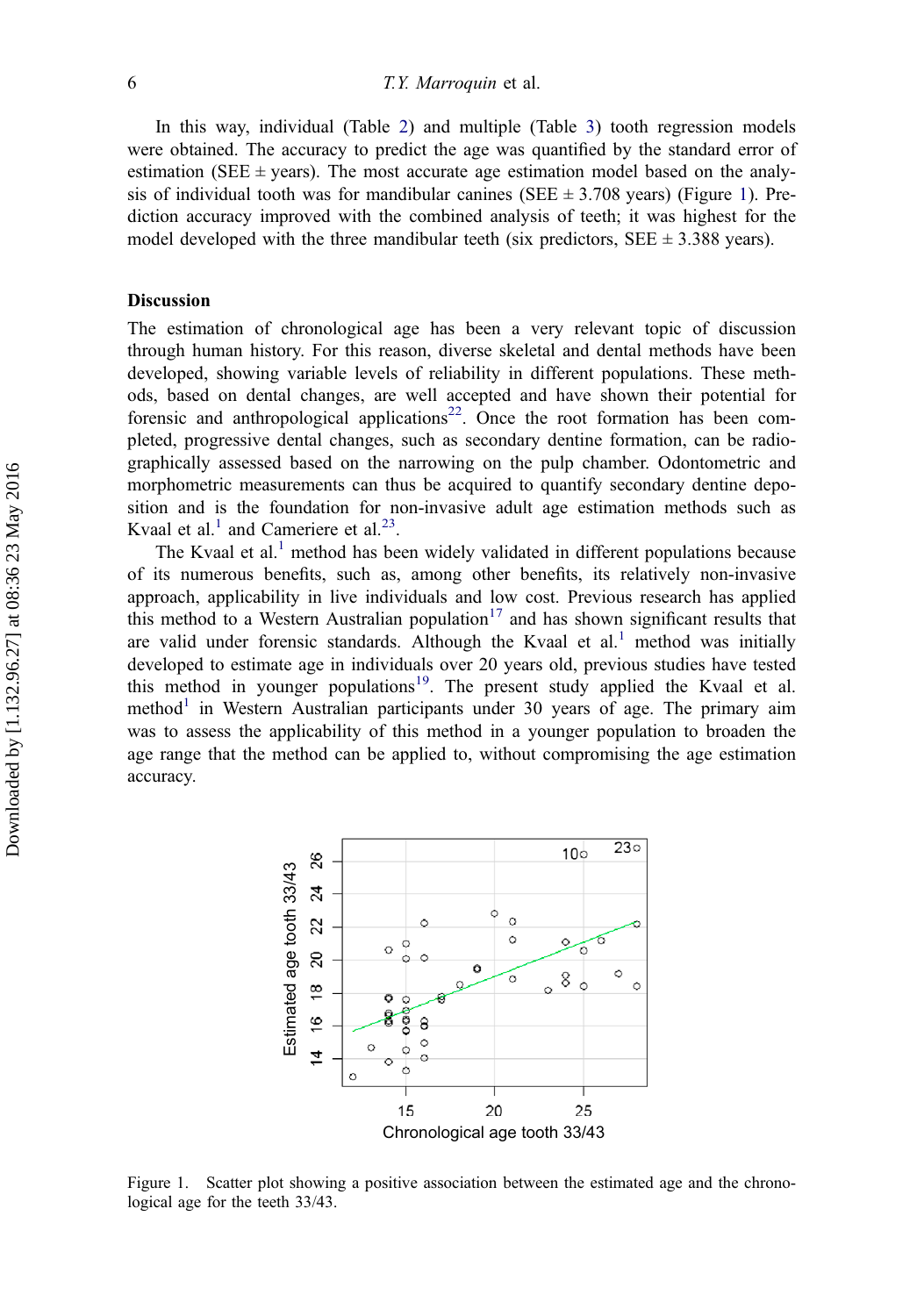<span id="page-7-0"></span>To this end, regression models were developed, based on the data acquired from individual teeth (Table [2\)](#page-5-0) and a combination of teeth (Table [3](#page-5-0)). The accuracy to predict age was quantified by the standard error of estimation (SEE  $\pm$  years). The most accurate model for individual teeth was for the mandibular canines  $(\pm 3.708 \text{ years})$ , in contrast to the study of Karkhanis et al.<sup>17</sup>, where the same tooth presented the highest SEE  $(\pm 10.903 \text{ years})$ .

Prediction accuracy improved when multiple teeth were included in the regression models (Table [3](#page-5-0)). In this study, the highest level of accuracy was obtained when the equation included three mandibular teeth and six predictors (SEE  $\pm$  3.388 years), in comparison with the study of Karkhanis et al.<sup>17</sup>, where the most accurate model was for the combined analysis of the six teeth and 12 predictors (SEE  $\pm$  7.963).

It has been observed that age estimation in individuals older than 14 years is difficult, as all permanent teeth, except the third molars (when present), have completed their development<sup>19</sup>. Some examples of previous studies amongst people under 30 years of age, using the Kvaal et al. method  $\frac{1}{1}$  $\frac{1}{1}$  $\frac{1}{1}$  on panoramic radiographs, are: Erbudak et al.<sup>[24](#page-9-0)</sup> in a Turkish population, including in their sample 75 participants between 14 to 35 years of age, obtaining a SEE= $\pm$  8.73 years at best, using the regression formulas of Paewinsky et al.<sup>[25](#page-9-0)</sup> and Kvaal et al.<sup>[1](#page-8-0)</sup>; Landa et al.<sup>[20](#page-9-0)</sup> in a Spanish population with an age range of 14 to 60  $(n=100)$ , from which 40 were aged younger than 31 years of age, and with an underestimation of age when using the regression formulae of Kvaal et al.<sup>[1](#page-8-0)</sup> and Paewinsky et al.<sup>[25](#page-9-0)</sup> and a standard deviation of 12.53 at best when the Kvaal et al<sup>[1](#page-8-0)</sup>. regression equation was used. The last example is the study of Meinl et al.<sup>19</sup>, which was conducted in an Austrian population  $(n=44)$  with an age range of 13 to 24 years, and resulted in a mean underestimation of  $31.44$  $31.44$  $31.44$  years when the Kvaal et al.<sup>1</sup> regression models were applied, or a mean overestimation of 20.88 years when the Paewinsky et al.<sup>[25](#page-9-0)</sup> formula was applied. In contrast, the present study  $(n=74)$  shows that the Kvaal et al.<sup>[1](#page-8-0)</sup> method provides acceptable results<sup>[2](#page-8-0)</sup> in a sample composed of sub-adults and young adults. Further research is warranted, in other populations with similar age ranges and using larger samples.

It is also worth comparing the results of this study with other methods based on third molar development as an estimator of chronological age. One of the most remarkable studies is the research performed by Lewis and  $\text{Senn}^{10}$ . In their study, they reported a standard deviation of no more than 3 years, when different methods are applied in a North-American population. Another method based on third molars is the examination of the periodontal membrane in lower third molars in a German population<sup>26</sup>, which found a standard deviation of between 1.9 to 4.8 years. However, third molar agenesis has been reported to be between 14% up to 51% in different studies<sup>27</sup>. The Kvaal et al.<sup>[1](#page-8-0)</sup> method can be considered as an alternative in these cases.

# Conclusion

Panoramic radiographs are a unique diagnostic tool, but also provide useful information valid for forensic purposes. It has been well established that dental records are a highly precise instrument for establishing an individual's identity. The use of the Kvaal et al.<sup>[1](#page-8-0)</sup> method was initially purposed on periapical radiographs, obtained from adults, but lately this method was applied using panoramic radiographs, and included juvenile participants. The validation of the Kvaal et al. $<sup>1</sup>$  method for age estimation, using panora-</sup> mic radiographs obtained from a population including juvenile individuals, enlarges the range of ages where the ratio between secondary dentine production and the decrease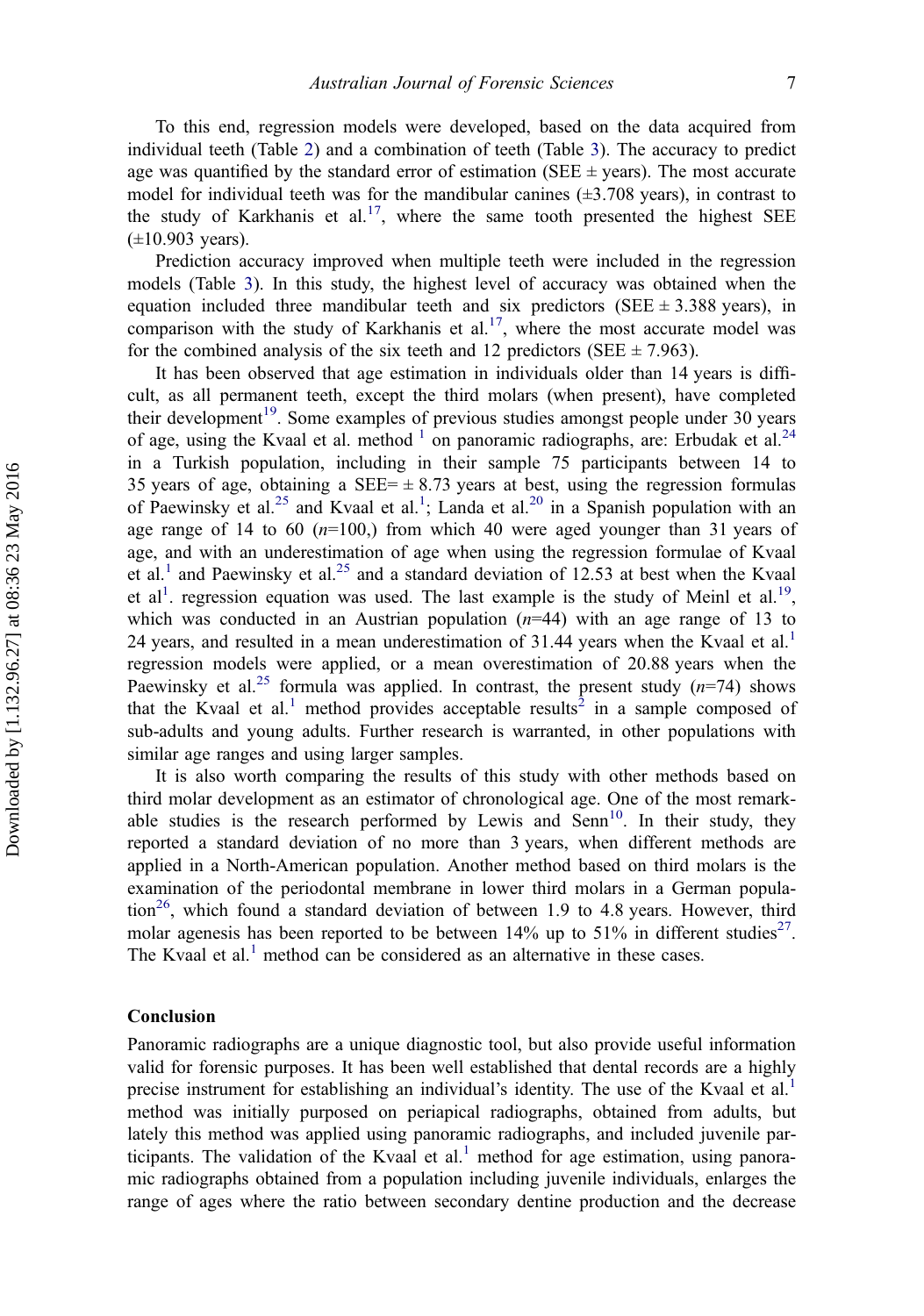<span id="page-8-0"></span>of pulp chamber can be applied. This also presents the opportunity to examine the application of this method in other juvenile population groups.

#### Disclosure statement

No potential conflict of interest was reported by the authors.

# Funding

This study received ethics approval from the Human Research Ethics Committee of The University of Western Australia (Ref: RA/4/1/6797).

# ORCID

T.Y. Marroquin  $\bullet$  <http://orcid.org/0000-0002-3335-5305>

# References

- 1. Kvaal SI, Kolltveit KM, Thomsen IO, Solheim T. Age estimation of adults from dental radiographs. Forensic Sci Int. [1995;](#page-1-0)74(3):175–185.
- 2. Mathew DG, Rajesh S, Koshi E, Priya LE, Nair AS, Mohan A. Adult forensic age estimation using mandibular first molar radiographs: A novel technique. J Forensic Dent Sci. [2013](#page-2-0);5  $(1):56-59.$
- 3. Sheelavant SS, Chandra GYP, Harish S. Estimation of age from the physiological changes of teeth in adults between 25–60 years. An autopsy study. Indian. J Forensic Med Toxicol. 2014;8(1):202–207.
- 4. Bosmans N, Ann P, Aly M, Willems G. The application of Kvaal's dental age calculation technique on panoramic dental radiographs. Forensic Sci Int. [2005;](#page-1-0)153(2):208–212.
- 5. Saunders E. The teeth a test of age. The Lancet. [1838;](#page-1-0)30(774):492–496.
- 6. Yusof MYPM, Thevissen PW, Fieuws S, Willems G. Dental age estimation in Malay children based on all permanent teeth types. Int J Legal Med. 2014;128(2):329–333.
- 7. Franklin D. Forensic age estimation in human skeletal remains: Current concepts and future directions. Legal Med. 2010;12(1):1–7.
- 8. Demirjian A, Goldstein H, Tanner JM. A new system of dental age assessment. Human Biol. 1973;45(2):211.
- 9. Feijóo G, Barbería E, De Nova J, Prieto JL. Dental age estimation in Spanish children. Forensic Sci Int. 2012;223(1–3):371.e1–.e5.
- 10. Lewis JM, Senn DR. Dental age estimation utilizing third molar development: A review of principles, methods, and population studies used in the United States. Forensic Sci Int. [2010](#page-1-0);201(1–3):79–83.
- 11. Kırzıoğlu Z, Ceyhan D. Accuracy of different dental age estimation methods on Turkish children. Forensic Sci Int. 2012;216(1–3):61–67.
- 12. Panchbhai AS. Dental radiographic indicators, a key to age estimation. Dento Maxillo Facial Radiol. [2011;](#page-2-0)40(4):199.
- 13. Bodecker CF. A consideration of some of the changes in the teeth from young to old age. Dental Cosmos. [1925;](#page-2-0)67:543–549.
- 14. Cameriere R, Ferrante L, Cingolani M. Variations in pulp/tooth area ratio as an indicator of age: a preliminary study. J Forensic Sci. 2004;49(2):317–319.
- 15. Drusini AG, Toso O, Ranzato C. The coronal pulp cavity index: a biomarker for age determination in human adults. Am J Phys Anthropology. 1997;103(3):353–363.
- 16. Sarkar S, Kailasam S, Mahesh Kumar P. Accuracy of estimation of dental age in comparison with chronological age in Indian population  $- A$  comparative analysis of two formulas. J Forensic Legal Med. [2013;](#page-2-0)20(4):230–233.